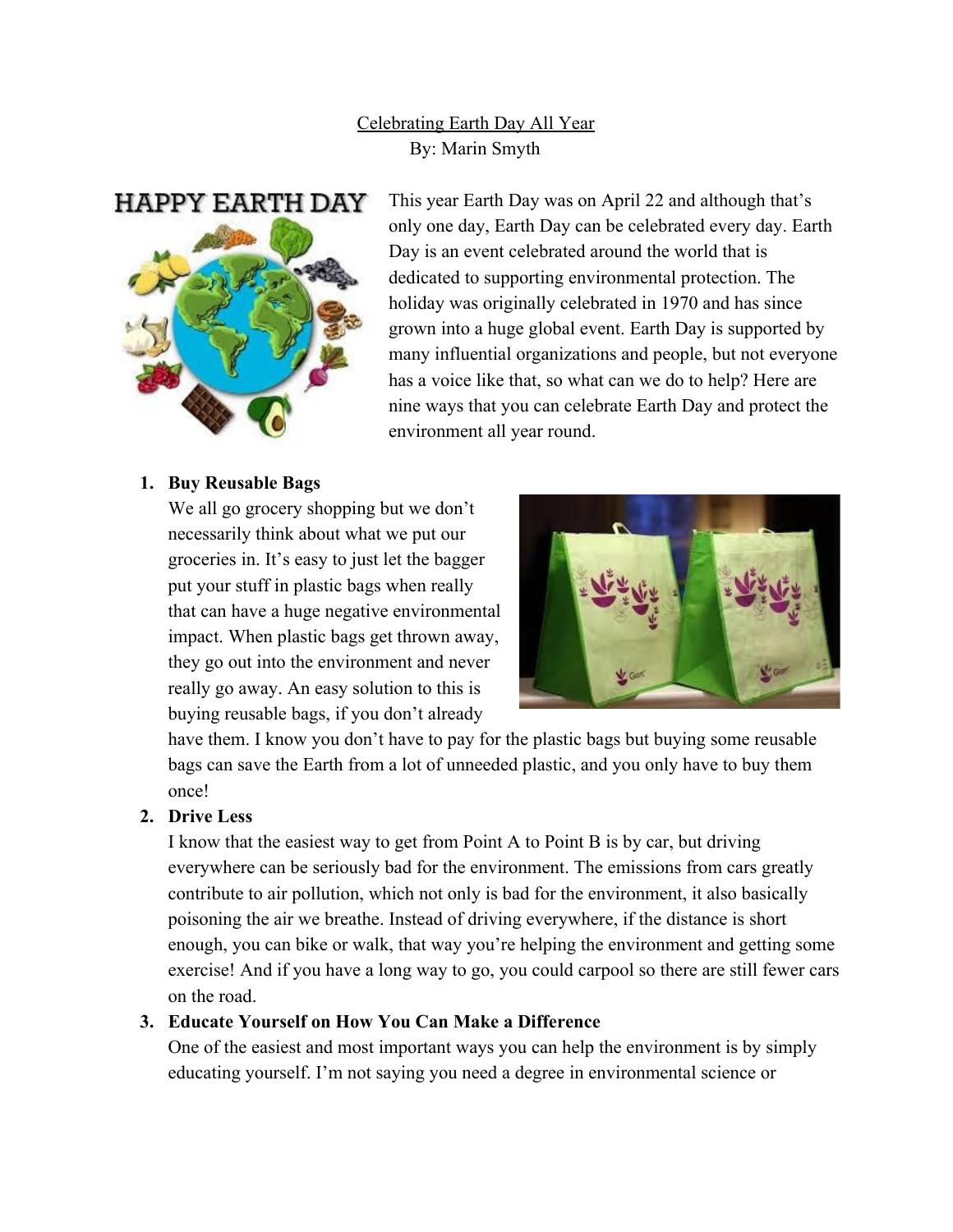anything, but if you just get the basic information, you'll know how to help and how to avoid misinformation.

## **4. Look for More Eco-Friendly Brands**

We buy a lot of stuff and we don't always do too much research into who we're buying that stuff from. There are a lot of brands that aren't great for the environment, but there are a lot of brands that are good too. So next time you go to buy something online, go to that brand's website because chances are, if the brand is eco-friendly it will say that pretty clearly somewhere.

# **5. Plant Something**

Planting something is probably one of the simplest ways to help the environment and celebrate Earth Day. I'm not saying you need to go plant a whole forest, but just some flowers or herbs can help. By planting new plants, you're helping the air and the soil which are two very important things for the environment. By starting a little garden or getting a few plants you can help the environment and keep yourself busy.



**6. Recycle**

Most people have recycling, but not everyone uses it properly. Some recycle too much and some don't recycle enough. For some items it can be difficult to decide if it's recyclable or not. Fortunately, we almost always have a phone on us so we can very easily google if something can be recycled!

# **7. Use Less Water**

People usually shower at least daily but we don't usually think about how long our showers are. By taking shorter showers, we can save water and power and help the environment. It's not like you need to only take five-minute showers, occasional long showers are okay too, but try to limit your time in the shower. Maybe try singing less and washing more!

# **8. Stop Using Plastic Water Bottles Around the House**

When you're out and you don't have a water bottle with you, it's okay to buy a disposable water bottle. However, most people have access to tap water at home so we should use that if we're not going anywhere. The water in disposable bottles is just tap water so that's what you'd be drinking anyway. By drinking tap water at home, you can seriously help save the Earth and some money!



**9. Use Stairs Instead of Elevators**